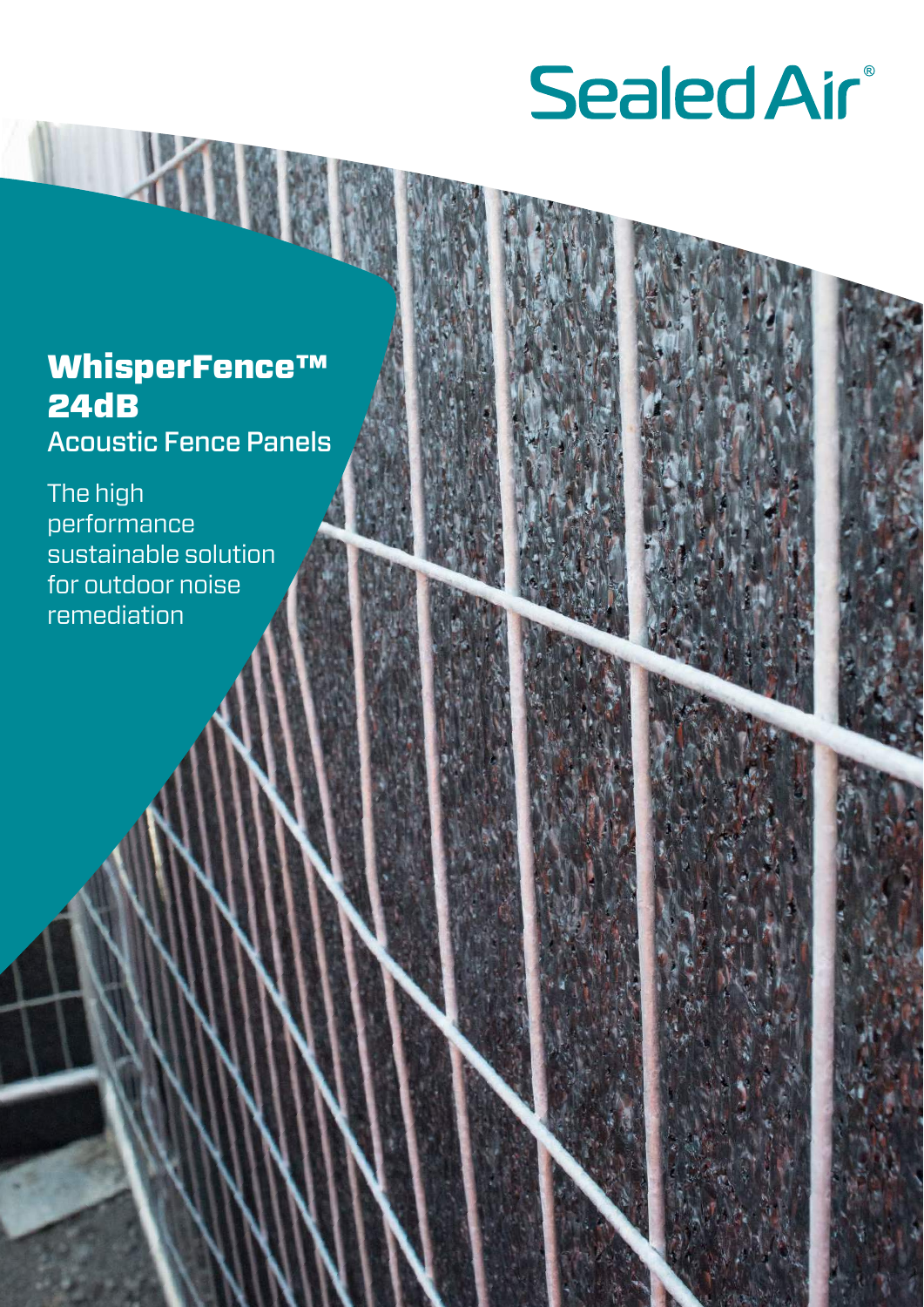

**WhisperFence™** 24dB is a unique combination of our patented Stratocell Whisper UV with a recycled barrier material to improve transmission loss. The light weight, easily managed, semi rigid panels are quick and simple to install vertically as hoardings on construction sites, acoustic fencing and noise barrier walls.

Materials that only demonstrate barrier performance usually reflect noise elsewhere on your site, often creating more problems than they solve. Materials with a high level of acoustic absorption such as WhisperFence™ 24dB mitigate the reflection problem. In addition, alternative materials absorb moisture, which reduces their ability to absorb noise whereas WhisperFence™ 24dB can demonstrate sustained acoustic performance following moisture exposure.

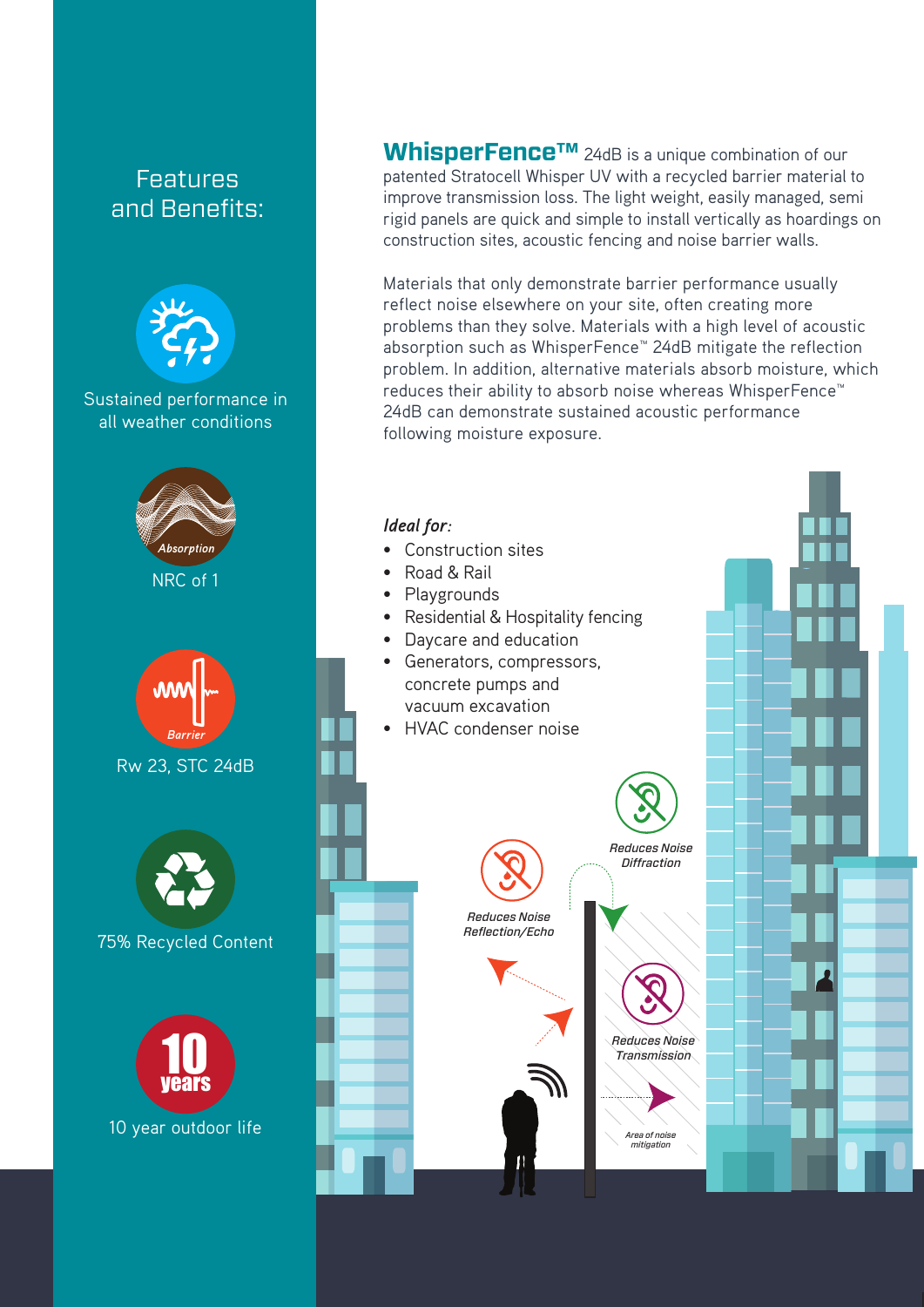## **Sealed Air®**



WhisperFence™ 24dB is a unique combination of our patented **Stratocell** Whisper UV with transmission



**"***Waste* **is just a resource in the wrong hands"** *By Oliver Waddington-Ball*

**In Australasia Astron Sustainability recycles over**  *30,000 tonnes* **of plastic waste** 

**per annum.** 

**WhisperFence™ 24dB is made of 100% LDPE.**  *75%* **of it is made using recycled plastic that has been repurposed by Astron.** 

*From Landfill to Noise Barrier - A Sustainability Story*